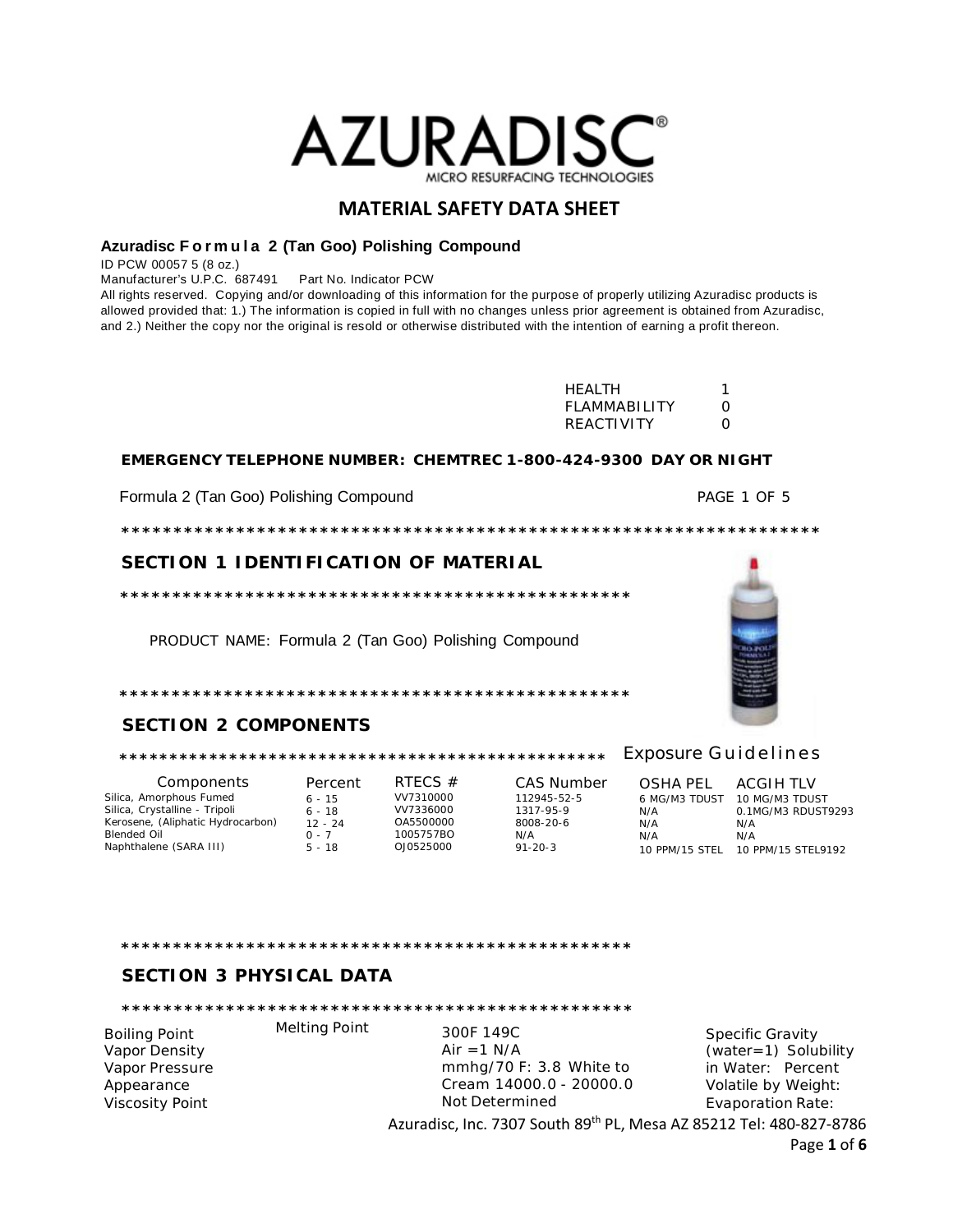

Odor: 98

Yes 85 - 90% Not Determined Sweet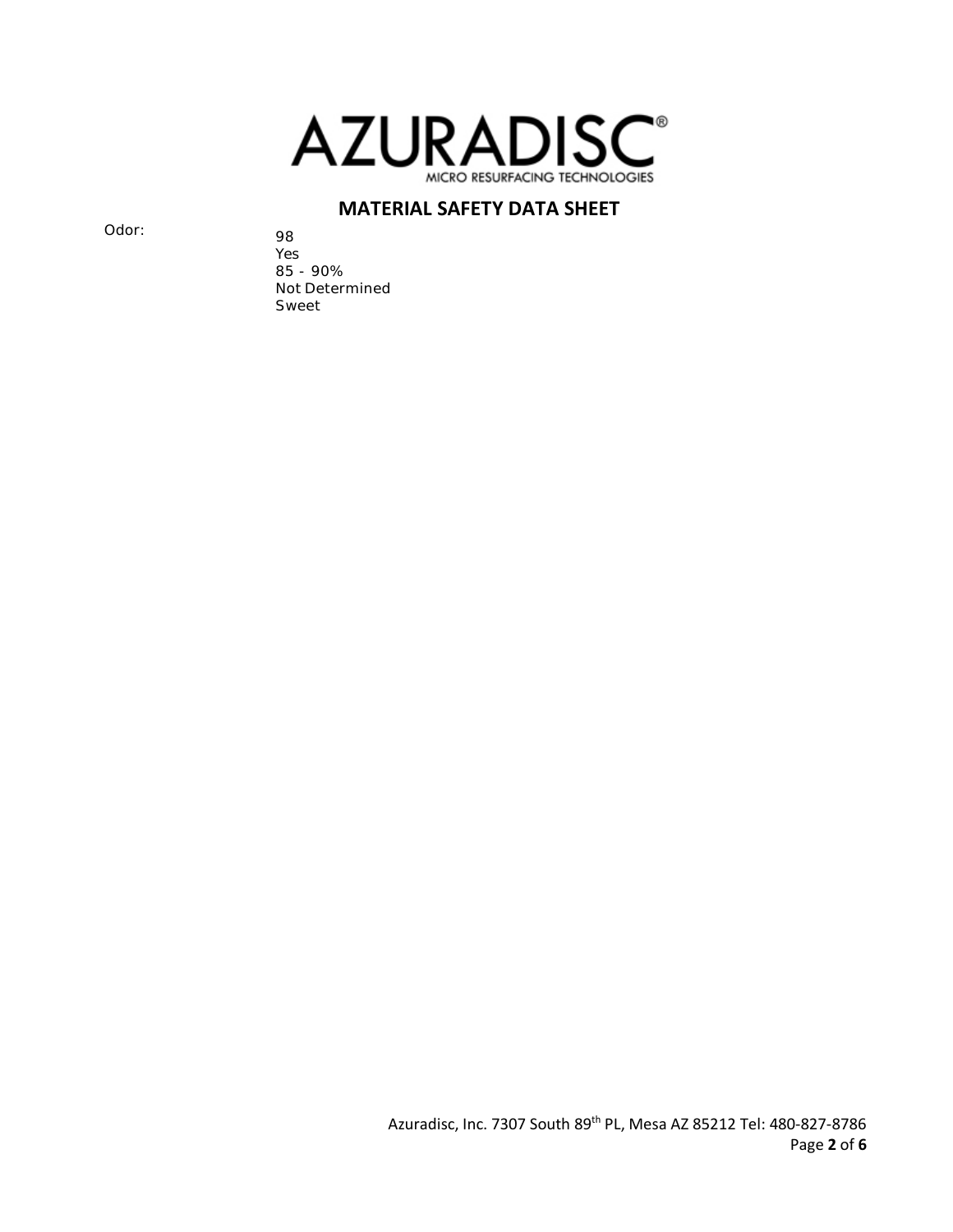

|                                                                                         |                         |  | <b>HEALTH</b><br><b>FLAMMABILITY</b><br>REACTIVITY | 1<br>$\Omega$<br>$\Omega$ |
|-----------------------------------------------------------------------------------------|-------------------------|--|----------------------------------------------------|---------------------------|
| EMERGENCY TELEPHONE NUMBER: CHEMTREC 1-800-424-9300 DAY OR NIGHT                        |                         |  |                                                    |                           |
| Formula 2 (Tan Goo) Polishing Compound                                                  |                         |  |                                                    | PAGE 2 OF 5               |
|                                                                                         |                         |  |                                                    |                           |
| <b>SECTION 4 FIRE AND EXPLOSION DATA</b>                                                |                         |  |                                                    |                           |
|                                                                                         |                         |  |                                                    |                           |
| Flash Point > 200.00 F 93C<br>Flammable Limits (% by Volume in Air) LEL: 0.7% UEL: 7.0% |                         |  |                                                    |                           |
| Extinguishing Media:                                                                    | Dry Chemical, Foam, CO2 |  |                                                    |                           |
| Special Fire Fighting Procedures                                                        | None                    |  |                                                    |                           |
| Unusual Fire and Explosion<br>Hazards                                                   | None known.             |  |                                                    |                           |

#### \*\*\*\*\*\*\*\*\*\*\*\*\*\*\*\*\*\*\*\*\*\*\*\*\*\*\*\*\*\*

### **SECTION 5 HEALTH HAZARD DATA**

**INHALATION:** Can cause irritation to mucous membranes, respiratory tract, headache, and nausea and dizziness.

- INGESTION: Harmful if swallowed. May cause abdominal discomfort, nausea, vomiting and diarrhea.
- SKIN: Slightly irritating to skin, may cause itching, discomfort and rash or local redness
- EYES: Excess redness. Cause irritation, experienced as stinging and discomfort or pain

Azuradisc, Inc. 7307 South 89<sup>th</sup> PL, Mesa AZ 85212 Tel: 480-827-8786 Page 3 of 6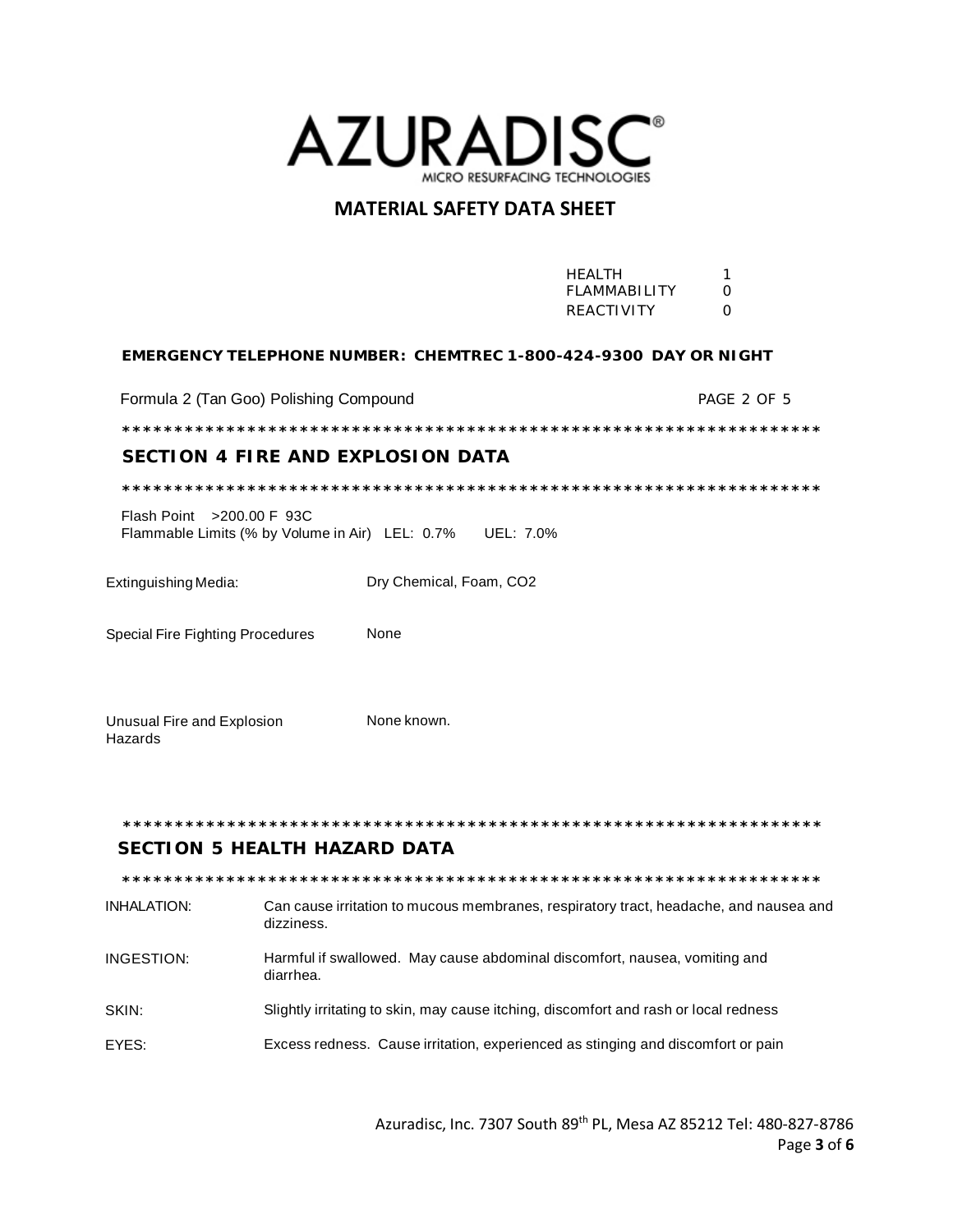

### EMERGENCY TELEPHONE NUMBER: CHEMTREC 1-800-424-9300 DAY OR NIGHT

Formula 2 (Tan Goo) Polishing Compound

PAGE 3 OF 5

### **Emergency and First Aid Procedures:**

| INHALATION: | If affected, remove victim to fresh air. If breathing has stopped, clear airway and administer        |
|-------------|-------------------------------------------------------------------------------------------------------|
|             | artificial respiration. If victim is having trouble breathing, give supplemental oxygen if available. |
|             | Get medical attention.                                                                                |
|             |                                                                                                       |

- If swallowed, get medical attention. DO NOT induce vomiting unless directed to do so by med-INGESTION: ical personnel. Do not give anything by mouth to an unconscious or convulsing person.
- Remove contaminated clothing and wash contact area with soap and water. Seek medical **SKIN CONTACT:** attention if irritation develops. Wash clothing before reuse.
- EYE CONTACT: Immediately flush with plenty of water for at least 15 minutes. Forcibly hold eyelids to ensure irrigation of all eye and lid tissue. Get immediate medical attention, preferably from an ophthalmicmologist.

### **SECTION 6 REACTIVITY DATA**

STABILITY: Stable HAZARDOUS POLYMERIZATION: Will not occur None Known **CONDITIONS TO AVOID:** MATERIALS TO AVOID: **Strong Oxidizers** HAZARDOUS DECOMPOSITION  $CO$ PRODUCTS: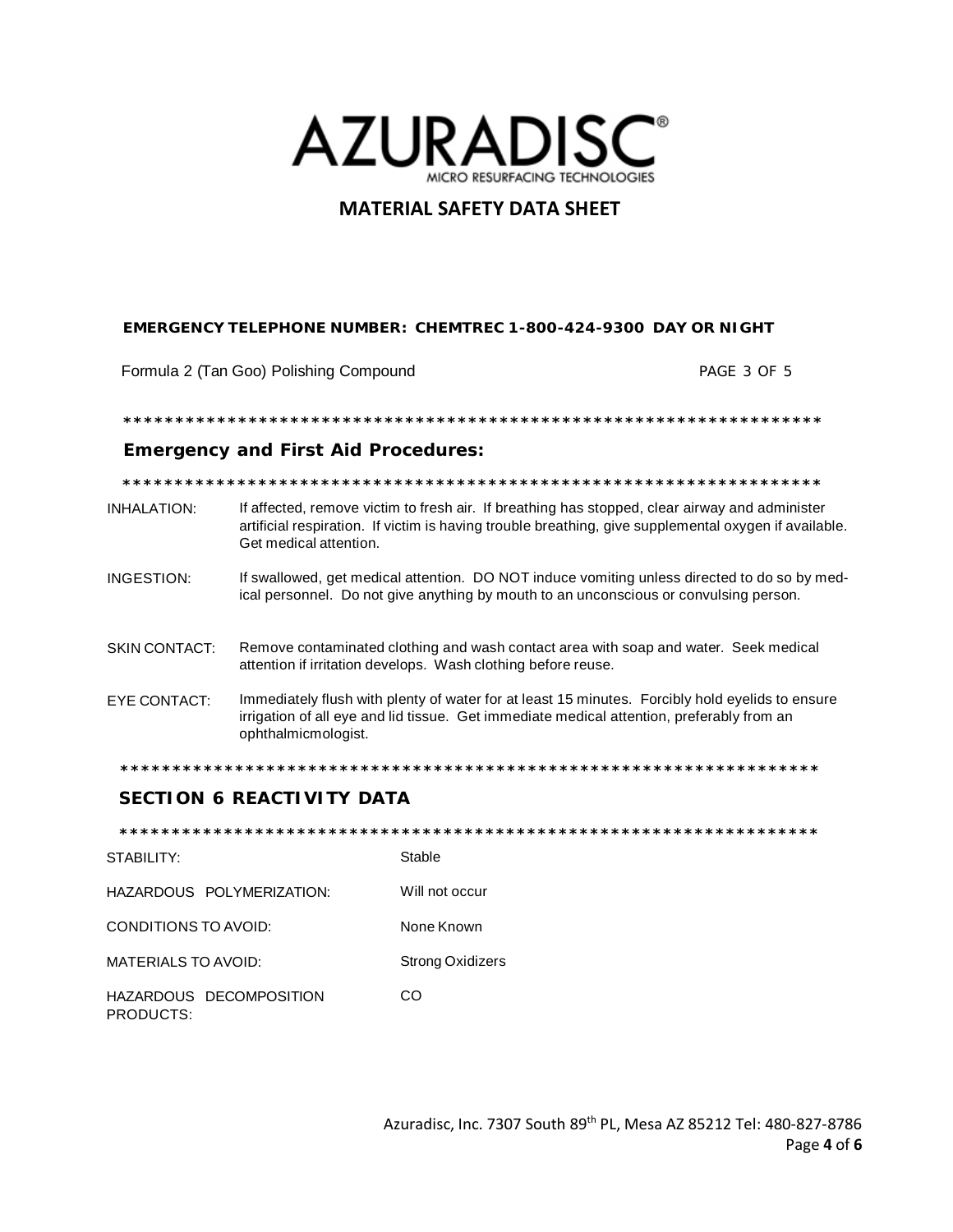

### EMERGENCY TELEPHONE NUMBER: CHEMTREC 1-800-424-9300 DAY OR NIGHT

Formula 2 (Tan Goo) Polishing Compound PAGE 4 OF 5

### **SECTION 7 SPILL OR LEAK PROCEDURES**

### Steps to Be Taken in Case Material is Released or Spilled:

Observe precautions from other sections. Ventilate area. Contain spill. Cover with absorbent material. Collect spilled material. Clean up residue with water. Place in a closed container.

#### **Waste Disposal Method:**

Incinerate in an industrial or commercial facility in the presence of a combustible material. Dispose of completely absorbed waste product in a facility permitted to accept chemical wastes.

#### 

## SECTION 8 SPECIAL PROTECTION INFORMATION

### **Respiratory Protection:**

Avoid breathing vapors

#### **Eye Protection:**

Avoid eye contact.

#### **Skin Protection:**

Avoid skin contact. Wear appropriate gloves when handling this material. A pair of gloves from the following material(s) are recommended: nitrile rubber, polyvinyl alcohol, flouroelastomer (Viton).

### **Ventilation Protection:**

Use in a well-ventilated area. Provide sufficient ventilation to maintain emission below recommended exposure limits.

#### **Other Protective Equipment:**

For operations where contact can occur, coveralls, apron and rubber foot covering are recommended. A safety shower and eye wash facility should be available.